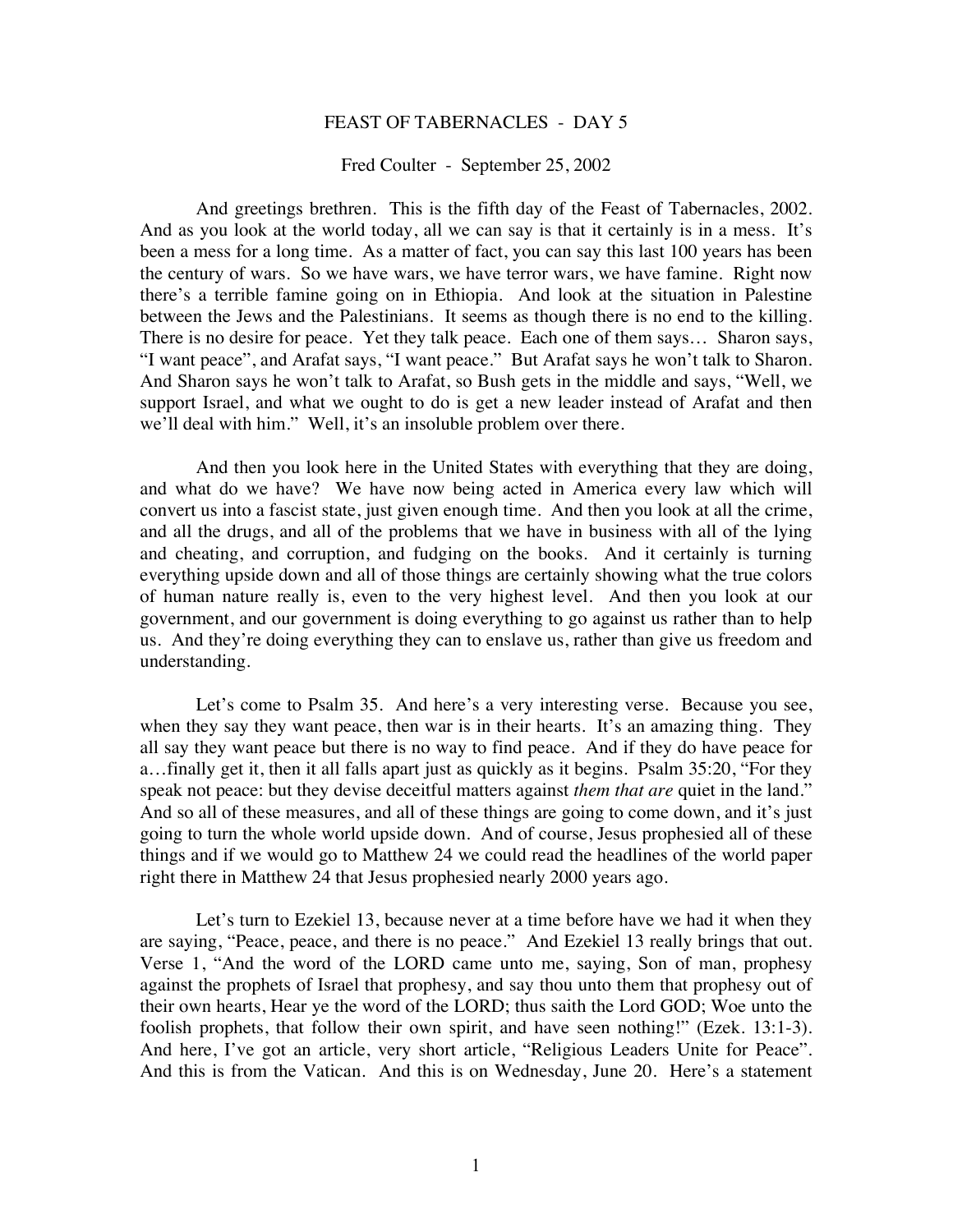they released prepared by the representatives of the worlds great religions during a conference in Rome last week.

"The conference, sponsored by the Pontifical Council for Inter-Religious Dialogue, was organized as a follow-up effort for participants in the World Peace Day ceremonies at Assisi in January of this year. Cardinal Francis Arinzi, president of the Pontifical Council, chaired the meeting. Participants included leading figures from the Buddhists, Hindu, Muslim, Jewish, and Sikh faiths, as well as Catholic leaders, and Christians represented in the World Council of Churches."

And here's their joint statement. "Religious leaders affirm their confidence that the religions can contribute both to the prevention and the resolution of conflicts. They agreed in principle to continue their joint efforts to find ways in which religious leaders can work for peace, both locally and globally." So everybody's trying for peace. Everybody wants peace, but no one knows how to seek peace. See, whenever they seek peace, war follows. So let's see what God says of these prophets.

Let's come down to verse 6, "They have seen vanity and lying divination, saying, The LORD saith [This is God's will]: and the LORD hath not sent them: and they have made *others* to hope that they would confirm the word." In other words confirm the word that they bring peace. "Have ye not seen a vain vision, and have ye not spoken a lying divination, whereas ye say, The LORD saith *it*; albeit I have not spoken? Therefore thus saith the Lord GOD;…" Now let's understand something very important here. There's always a principle in motion, which is this: God's way always works automatically. That is, if you love God and obey Him, blessings follow, understandings come, and if you have Christ in you, then the peace of Christ will rule in your mind. Those who don't, those who go their own way, it still automatically comes upon them, because God is going to hold them accountable, and God is going to judge them, and God is going to bring upon them their own devices. It always works that way. So that's why God says, "Therefore thus saith the Lord…", in other words, "Because you have said this now I'm going to tell you something." "…Because ye have spoken vanity, and seen lies, therefore, behold, I *am* against you, saith the Lord GOD" (Ezek. 13:6-8). Now isn't that always the way it is, that people bring God into something where God is not even involved?

"And Mine hand shall be upon the prophets that see vanity, and that divine lies: they shall not be in the assembly of My people, neither shall they be written in the writing of the house of Israel, neither shall they enter into the land of Israel; and ye shall know that I *am* the Lord GOD." So out of it all they're going to finally learn that God is God. "Because, even because they have seduced My people, saying, Peace; and *there was* no peace;…" Now here's an interesting description of the work that they're doing. "…And one built up a wall, and, lo, others daubed it with untempered *mortar*:…" (vs. 9-10). Now have you ever made a wall made out of clay, or a house made out of clay? Well, in some of the desert regions of the world, they can actually make clay bricks, bake them in the sun, build quite substantial buildings, build walls and so forth. And once every so many years they get a rainstorm, and when the rainstorm comes the clay just melts right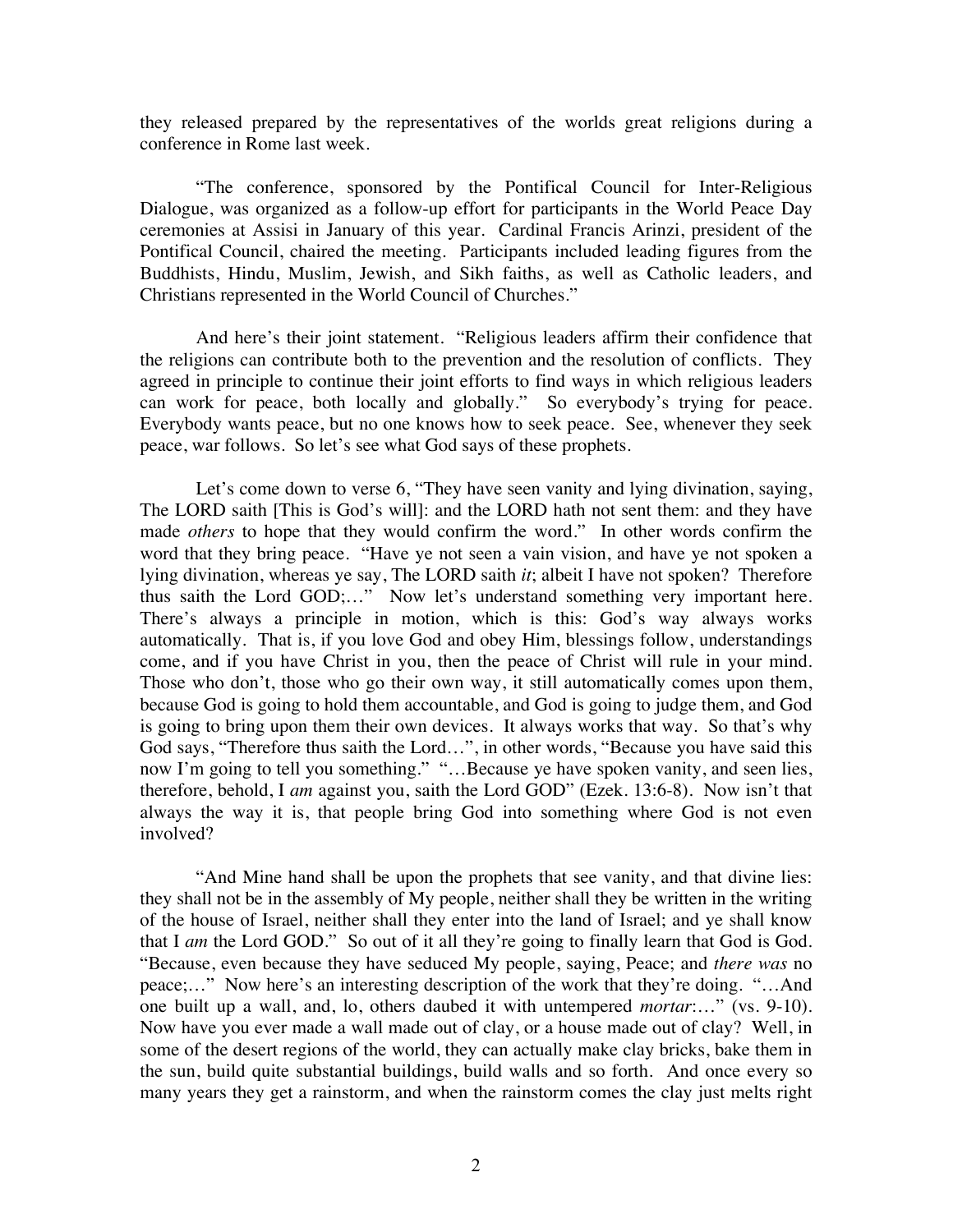down again into running clay. So the buildings collapse, and the walls collapse. Well, this what it is to daub with untempered mortar, or to have a plan that goes against the word of God. See, because the Psalm says, "Unless the Lord build the house, the weary builders toil in vain." And aren't the world's religious leaders, and aren't the world's governmental leaders, aren't they all toiling in vain to try to bring peace? Yes, because they're not doing it God's way.

Where's the call for real repentance? Where's the call to return to God? Where is the call to ask people to seek the Lord with all their hearts. The true Lord, not their figment of God. Not their ecumenical God, but the true Lord. You know, and just like in the days of Josiah, if there were a Josiah today who would bring the people to that point, call them to repentance…just like in the days of Josiah, God told Josiah, "Because your heart was tender and you were willing, and you desired to obey My laws and commandments, and you caused the people to enter into covenant to do so, therefore the destruction that Jeremiah has prophesied, it's not going to come in your day." So there can even be that today, because you see, God will honor that. God will always honor true, genuine repentance.

But you see, here they are now, working out their own devices, working out their own schemes, their own plans, their own ways, and so God says, "Because you're using untempered mortar", which means it's not made with the truth of God. "…Say unto them which daub *it* with untempered *mortar*, that it shall fall: there shall be an overflowing shower; and ye, O great hailstones, shall fall; and a stormy wind shall rend *it*. Lo, when the wall is fallen, shall it not be said unto you, Where *is* the daubing wherewith ye have daubed *it*?" (vs. 11-12). In other words, why did it fail? Well, men just don't understand. They just don't realize. So God is going to have to intervene and do something. And right in the midst of the battles and wars that come after this time of peace that people are going to have… let's turn to Isaiah 64, …then a profound event is going to happen. God is going to intervene, like we saw on the Feast of Trumpets. God is going to rip open the heavens, and He's going to reveal that He is God. And the whole world is going to say, "These are aliens from outer space." In fact, that is going to be true. Because the true God is alien to them, and God is coming from heaven to the earth. So when they say it's aliens from outer space, it's not going to be demons, it's not going to be angels, it's going to be Christ.

Now here, Isaiah 64:1, "Oh that Thou wouldest rend the heavens, that Thou wouldest come down,…", which God is going to do. He is going to come down. "…That the mountains might flow down at Thy presence,…" Just like it was when God stepped on the top of Mt. Sinai. "…As *when* the melting fire burneth, the fire causeth the waters to boil, to make Thy name known to Thine adversaries, *that* the nations may tremble at Thy presence!" (Isaiah 64:1-3). And boy, that's going to be quite a thing when Christ does that. And you see, because their peace does not work, Christ is going to come, the battle is going to take place, and there will be peace.

Let's come to Isaiah 40, because here's a very interesting prophecy. This is actually part of the prophecy leading up to the prophecy of John the Baptist, and the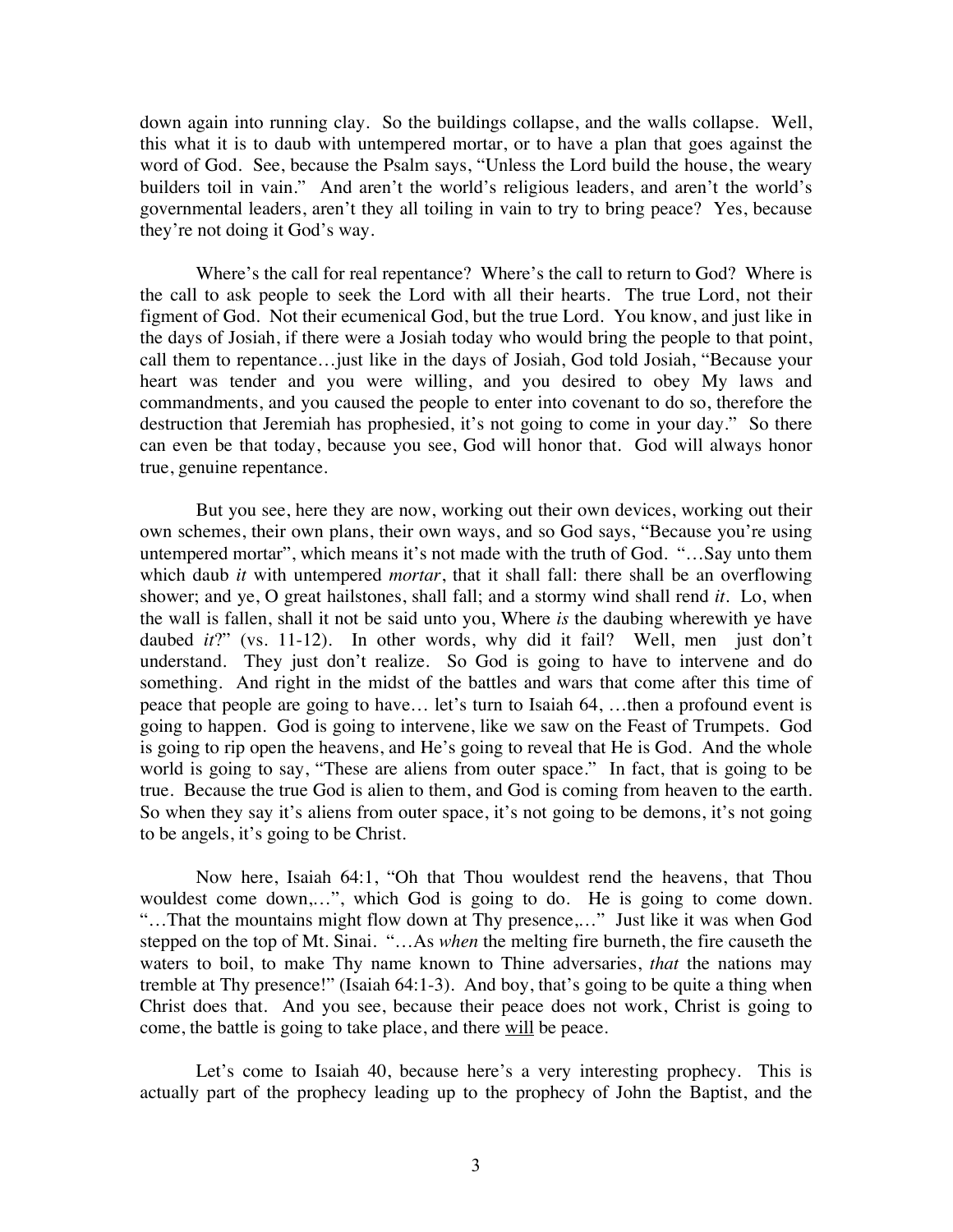voice of one crying in the wilderness. But there's going to come a time when this is going to happen, and it's going to start at Jerusalem and we're going to see God is going to fulfill His promise and save the tents of Judah first. Now if you've ever heard "The Messiah", this is how "The Messiah" begins. Isaiah 40:1, "Comfort ye, comfort ye My people, saith your God." And you think about how much they need peace in Jerusalem. Can you imagine trying to live as a Jew in Palestine today? You won't know from minute to minute whether there is going to be a suicide bomber, whether there's going to be an attack. And it comes at the most unexpected times. They do everything that they can to try and prevent it, but it still happens, over and over, and over again. Just when they say, "We're going to have peace", bam, off goes another one. But there's going to come a time when that will be over.

"Speak ye comfortably to Jerusalem, and cry unto her, that her warfare is accomplished,…" And what a thing that is going to be for the Jews. Think of all the suffering that they've had down through the centuries. And finally the decree comes from God, "Your warfare is accomplished." "…That her iniquity is pardoned: for she hath received of the LORD'S hand double for all her sins" (vs. 2). So when God does that, He's going to be merciful, and He's going to intervene in a miraculous way and save those poor Jews over there that are just being shot and killed and blown apart today, trying with all their might to try and have some kind of peace. But you see, they claim they represent God, but just like all the rest of the people of the world, they have forgotten God. And so there comes a time when God is going to change that and intervene.

Let's come to Zechariah 12, and let's see the prophecy about Jerusalem. And let's remember that Isaiah 40's going to happen. And what a time that's going to be. I know, when I hear the tenor sing that in "The Messiah", that it really chokes me up about every time I hear it, because that's a wonderful thing that's going to happen.

Now, Zechariah 12:2, "Behold, I will make Jerusalem a cup of trembling unto all the people round about, when they shall be in the siege both against Judah *and* against Jerusalem. And in that day will I make Jerusalem a burdensome stone for all people: all that burden themselves with it shall be cut in pieces, though all the people of the earth be gathered together against it" (Zech. 12:2-3). Now we can read in the book of Revelation what's going to happen when Christ returns to the earth, and the war, and everything, all the armies of the world are gathered to battle there at Armageddon, which is just north of Jerusalem.

Now let's come down here to verse 7. "The LORD also shall save the tents of Judah first,…" Now as we read on Pentecost, of the 144,000 the first 12,000 that are saved are from the tribe of Judah. "...That the glory of the house of David [which is going to be Christ coming to set it up] and the glory of the inhabitants of Jerusalem do not magnify *themselves* against Judah. In that day shall the LORD defend the inhabitants of Jerusalem; and he that is feeble among them at that day shall be as David; and the house of David *shall be* as God, as the angel of the LORD before them. And it shall come to pass in that day, *that* I will seek to destroy all the nations that [will] come [up]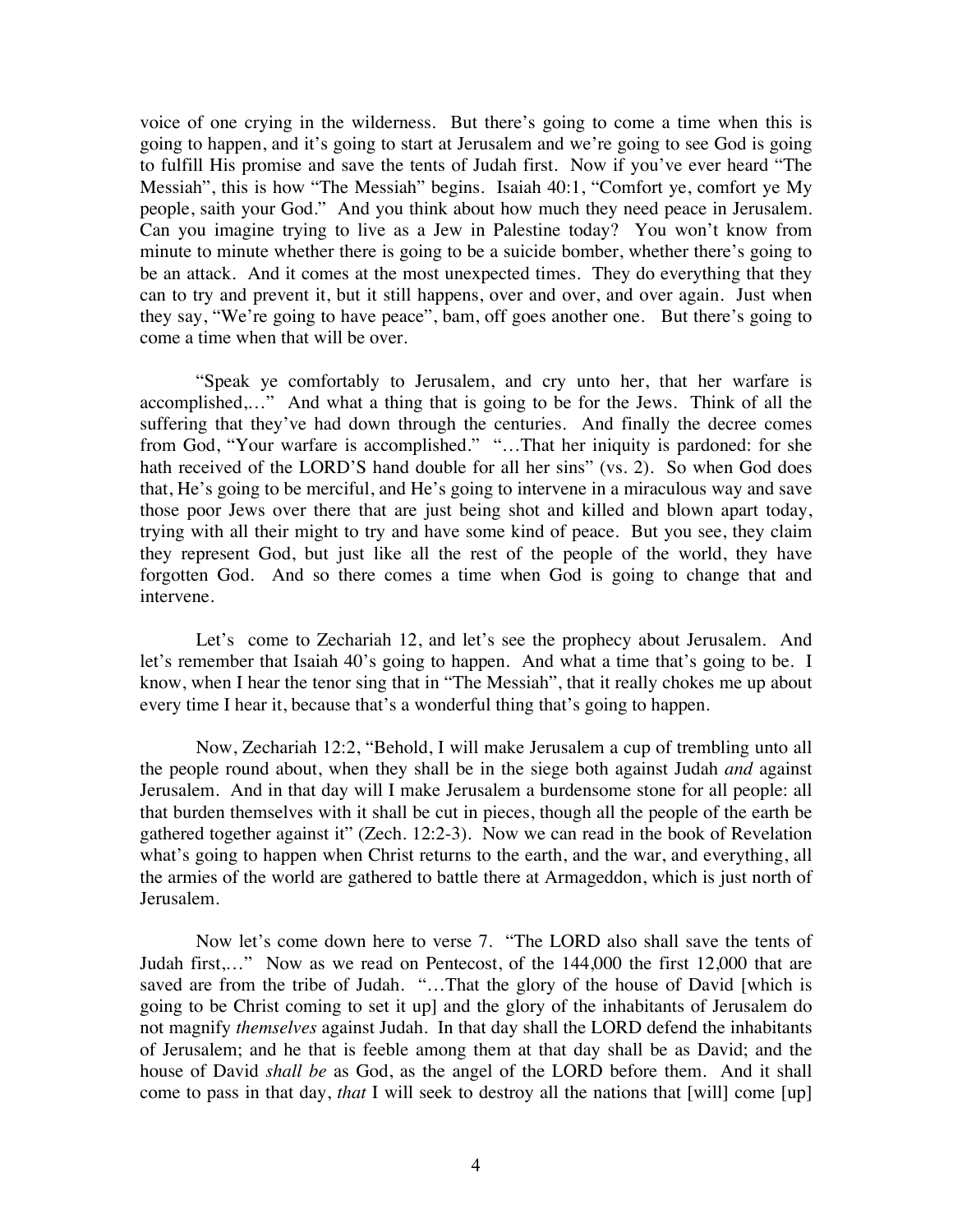against Jerusalem." That is the battle of Armageddon. "And I will pour upon the house of David, and upon the inhabitants of Jerusalem, the spirit of grace and of supplications:...", true repentance. And then they are going to understand that Jesus Christ is the LORD, and is the true Messiah. "...And they shall look upon Me..." Now who is Me? Who is speaking? God is. Notice what it says. "...And they shall look upon Me Whom they have pierced,…" Another proof that Jesus was the LORD God of the Old Testament before He became a human being. "…And they shall mourn for him, as one mourneth for *his* only *son*, and shall be in bitterness for him, as one that is in bitterness for *his* firstborn" (vs. 7-10). Because they will come to themselves. And you know, this is the only way that peace is going to come. Christ has to bring it. He has to show it. He has to cause it to happen.

Now also at the same time, it's going to happen to the children of Israel. Let's come to Ezekiel 36. Not just the Jews alone, but the Jews and Israel. And here's what God says of the blessings that will come upon Israel. Ezekiel 36:25, "Then will I sprinkle clean water upon you, and ye shall be clean:…" Now there's a reference to that in Hebrews 10, that you're sprinkled with pure water. "... Ye shall be clean: from all your filthiness, and from all your idols, will I cleanse you."

And here's what's going to happen. They are going to be converted. And this is going to start out the millennium, and then we will see today how God is going to bring peace to the whole world. "A new heart also will I give you, and a new spirit will I put within you: and I will take away the stony heart out of your flesh, and I will give you an heart of flesh" (vs. 26). One that will be tender. One that will be understanding. One that will be teachable. One that will be malleable. That's the kind of heart that God is going to give them. And you know brethren, that's the kind of heart that God wants us to have, willing, loving, kind, understanding. That's what God wants.

Verse 27, then He shows He's going to convert them. "And I will put My spirit within you, and cause you to walk in My statutes, and ye shall keep My judgments, and do *them*. And ye shall dwell in the land that I gave to your fathers; and ye shall be My people, and I will be your God. I will also save you from all your uncleannesses: and I will call for the corn, and will increase it, and lay no famine upon you. And I will multiply the fruit of the tree, and the increase of the field, that ye shall receive no more reproach of famine among the heathen. Then shall ye remember your own evil ways, and your doings…" You know, this is just like the story of the prodigal son. His repentance began when he came to himself. So this is explaining the process of coming to yourself here, you see. "...And shall loathe yourselves in your own sight for your iniquities and for your abominations. Not for your sakes do I *this*, saith the Lord GOD, be it known unto you: be ashamed and confounded for your own ways, O house of Israel. Thus saith the Lord GOD; In the day that I shall have cleansed you from all your iniquities I will also cause *you* to dwell in the cities, and the wastes [that is, the waste places] shall be builded. And the desolate land shall be tilled, whereas it lay desolate in the sight of all that passed by. And they shall say,…" What a saying this is going to be. "…This land that was desolate is become like the garden of Eden; and the waste and desolate and ruined cities *are become* fenced, *and* are inhabited. Then the heathen that are left round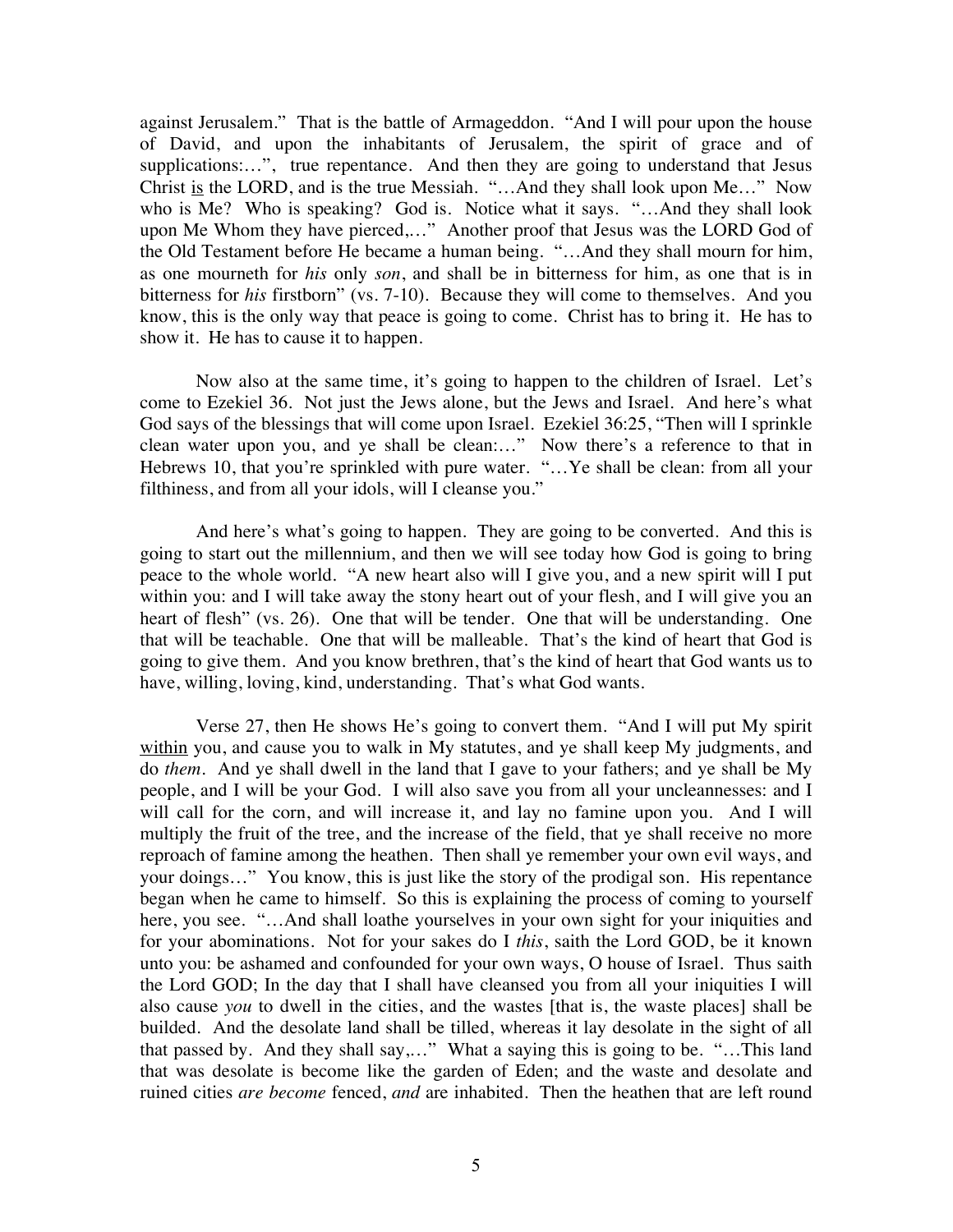about you shall know that I the LORD build the ruined *places*, *and* plant that that was desolate: I the LORD have spoken *it*, and I will do *it*" (vs. 27-36). You know, these are really some tremendous words of God.

When you look out and see the futility of what men have been doing to try and work things their own way. And you know this has really been the story of mankind's way, ever since Adam and Eve. "God, we'll work it out our way. God, Your way we'd rather not have. After all, we're intelligent. After all, we have ability. After all, You've given us free choice so we choose to do it our way, and we'll show You that it will work." But lo, and behold, it's not going to work.

Now we'll finish the last two verses here. "Thus saith the Lord GOD; I will yet *for* this be inquired of by the house of Israel, to do *it* for them; I will increase them with men like a flock. As the holy flock, as the flock of Jerusalem in her solemn feasts;…" And isn't it interesting that the knowledge and the understanding of this is found, not only in the scripture, but in the holy days, and the solemn feast days, and that's what God says the Feast of Tabernacles, {and} the Last Great Day is. "…So shall the waste cities be filled with flocks of men: and they shall know that I *am* the LORD" (vs. 37-38). Now He's going to come as King. And He's going to come in power. And He is going to really fulfill all.

Now let's come here to Zechariah 14, then we'll go to Isaiah 9. This is what the world needs. You see, the world understands one thing. And they think they're going to do it their way. They understand that because the way that the nations are, the people are, that they need a world government. Now that's a true statement. So they're going to try and develop their world government. But it isn't going to work. Now, Christ is going to return and He's going to bring the government, as we will see, and He shall be King over all the earth. And we, as kings and priests working with Christ, and under Him as we have seen, will bring this to the whole world. So brethren, we have been called to the greatest calling, the greatest work, the most important thing that can be done, but we need to understand that we need to do it God's way in our lives now, so we can do it God's way when Christ returns.

Now, Zechariah 14:9, "And the LORD shall be king over all the earth: in that day shall there be one LORD [not many], and His name one." Now let's see another prophecy of His being King, and the government. Because there needs to be a right government. And it needs to be a world government, but it needs to be the government, which is going to be run correctly. Not one that is corrupted. Not one that is overbearing and dictatorial.

Let's come to Isaiah 9, and here's the prophecy of it. And Christ is going to bare the full responsibility of it, and He is going to share that with us that we can help bring the world the peace that they need. Now verse 6, "For unto us a child is born, unto us a son is given: and the government shall be upon His shoulder: and His name shall be called Wonderful, Counsellor, The mighty God, The everlasting Father, The Prince of Peace." Now let's look at a couple phrases here. "The everlasting Father." When is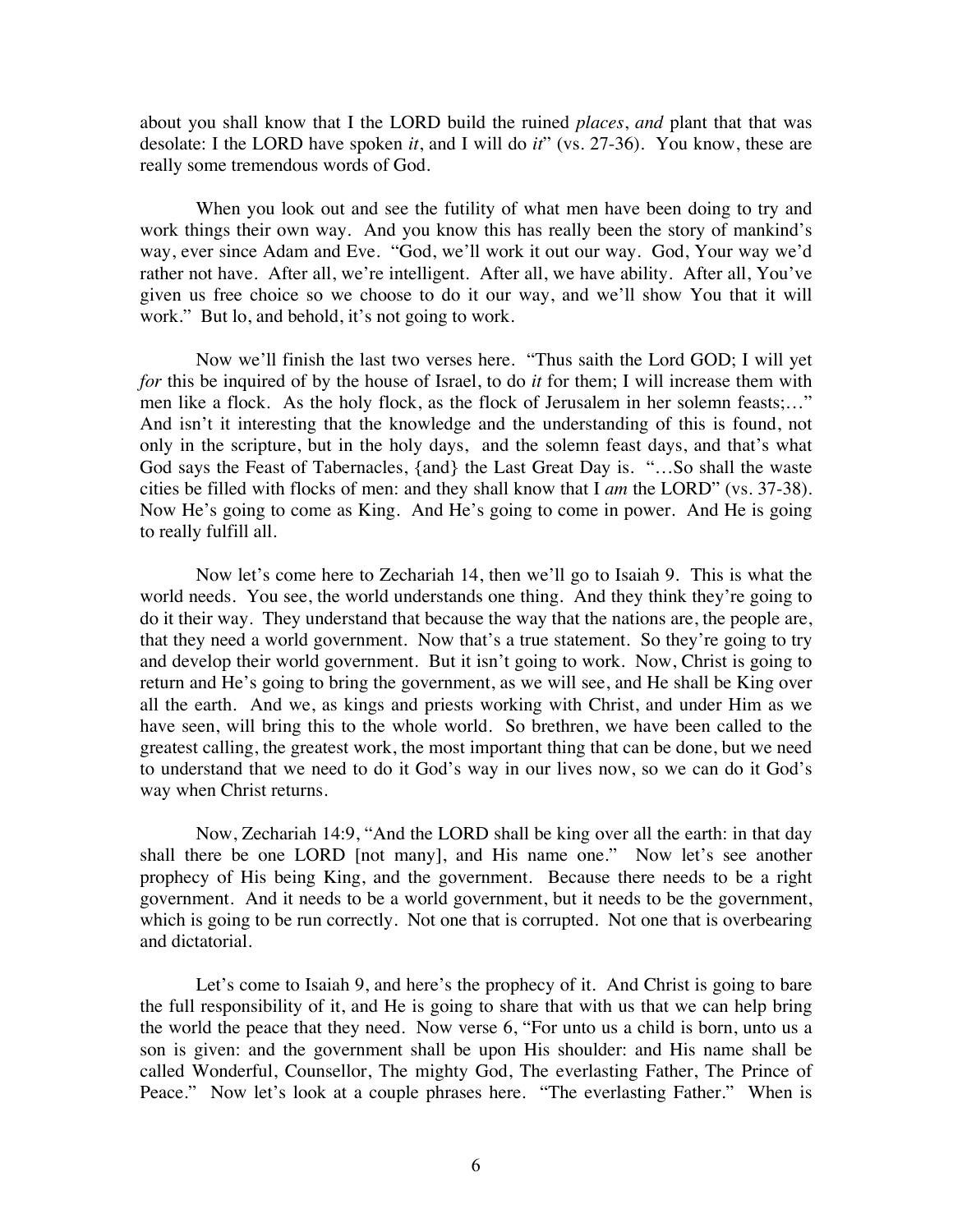Jesus going to be a father? Now we have God the Father, we have Jesus Christ. We know that God the Father is an everlasting Father, don't we? But when will Christ become an everlasting Father? Well, that will happen after the Bride and Christ are married. And through their rule, and through their government, many sons and daughters will come into the kingdom of God and He will become an everlasting Father beginning at that time. So there will be God the Father, Who has always been. Then Jesus Christ, Who was part of Elohim and always has been. Now He will be a Father. You know, just much like those of you who have had sons, and now your sons have become fathers. But they weren't fathers until they got married and had children. So likewise it's going to be with Christ. He's going to be the Prince of Peace. He's the only one that knows peace. We also know that back in, as we've seen in Hebrews 7, that He is called the King of Salem, or the King of Peace.

Now Isaiah 9:7, "Of the increase of *His* government and peace *there shall be* no end, upon the throne of David, and upon His kingdom, to order it, and to establish it…" And how's it going to be here? "…With judgment and justice from henceforth even for ever. The zeal of the LORD of hosts will perform this." So brethren, what we are doing in keeping the Feast of Tabernacles, and learning the word of God, going over these things again that we have learned in the past, to have them reaffirmed, to have them taught to us again, that we understand and realize that just as sure as God exists, this is going to happen in it's day. No question about it. No doubt about it.

Now let's come to Psalm 85. And that's something brethren, that we really need to be growing in, and that is faith and belief, and understanding, and have full faith and confidence in God, in His word, in His truth, in His plan, in His holy days, in His Sabbath, and everything like that because those things are actually the substance of our spiritual life, you see. So that we can live God's way, we can grow in grace and knowledge, we can understand the word of God. And all of these things are just going to be magnificent brethren. And we have an opportunity to do so as never before.

Now here in Psalm 85, let's begin reading in verse 1. "LORD, Thou hast been favourable unto Thy land: Thou hast brought back the captivity of Jacob." That means, bring them back out of captivity. "Thou hast forgiven the iniquity of Thy people, Thou hast covered all their sin." And then we have the little word, "Selah", which means, think on it, meditate on it. What a great and marvelous thing this is going to be, that God is going to do this, isn't it? "Thou hast taken away all Thy wrath: Thou hast turned *Thyself* from the fierceness of Thine anger. Turn us, O God of our salvation, and cause Thine anger toward us to cease" (Psa. 85:1-4).

Let's come down here... "Wilt Thou be angry with us for ever? wilt Thou draw out Thine anger to all generations?" No, there's a time it's ending. "Wilt thou not revive us again: that Thy people may rejoice in Thee? Shew us Thy mercy, O LORD, and grant us Thy salvation. I will hear what God the LORD will speak: for He will speak peace unto His people, and to His saints: but let them not turn again to folly. Surely His salvation *is* nigh them that fear Him; that glory may dwell in our land. Mercy and truth are met together; righteousness and peace have kissed *each other*" (vs. 5-10). Now that's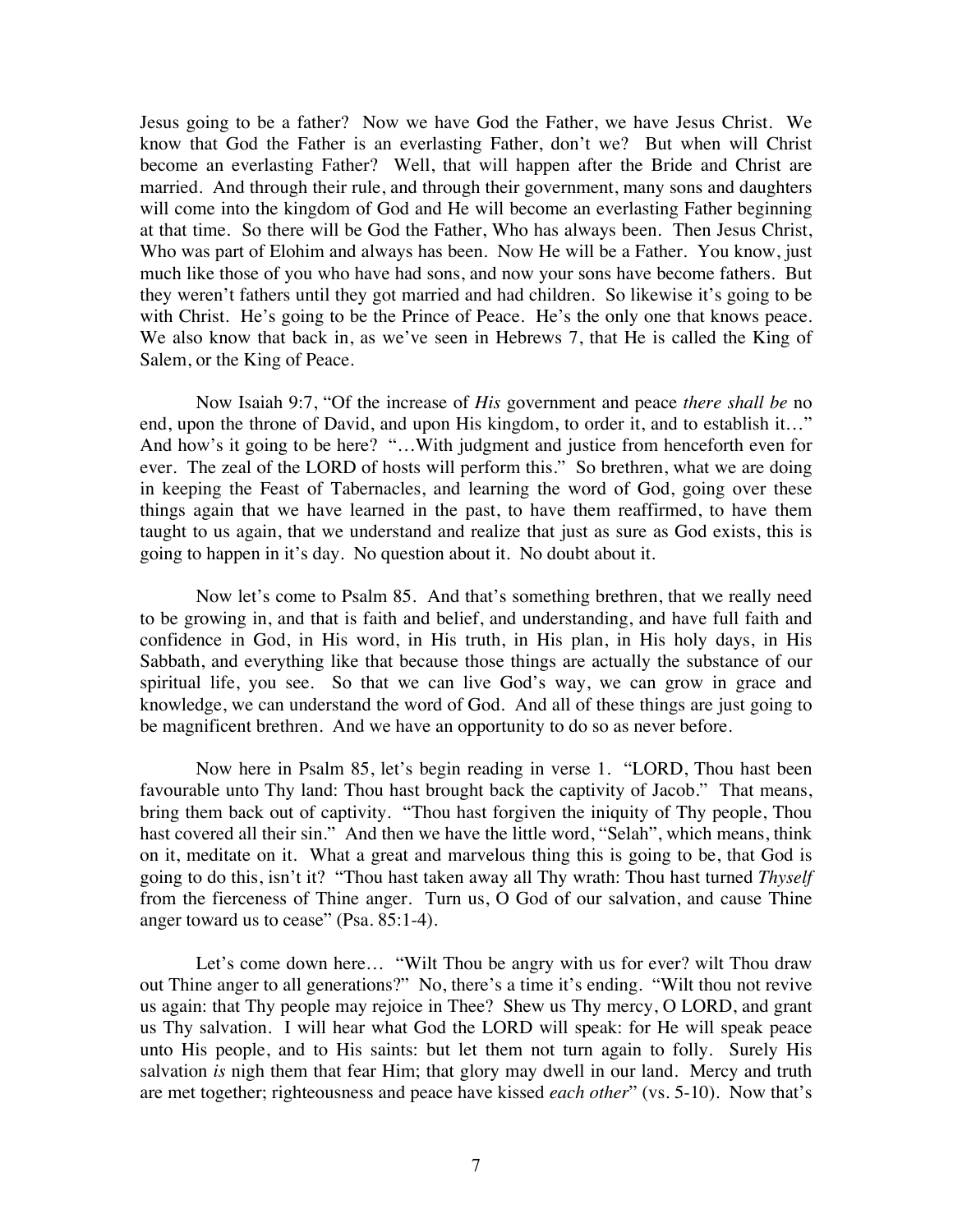a beautiful statement, isn't it? You know, just think of the kind of atmosphere and the, beginning with the family, and then think of the neighborhood, and then think of the villages, and then think of the cities, and then think of the nations where all of this is going to be. No more crime. No more kidnapping. No more sex abuse. No more adultery. No more fornication. No more thievery. No more murder. A wonderful and beautiful society, and we have the responsibility of establishing that under Christ. You know, I don't think there's any greater calling, any greater thing that anyone could think of. Now you stop for a moment and just think of all the people in the world today who are devoting themselves to their various causes, through their various organizations, through their various movements to try and bring about some of these things in the world today, but they can't do it. See, because they need God. And they need His peace. And they need His love, and they need His mercy and His righteousness, you see. And so righteousness and peace have kissed each other. I love that statement.

"Truth shall spring out of the earth; and righteousness shall look down from heaven. Yea, the LORD shall give *that which is* good; and our land shall yield her increase. Righteousness shall go before Him; and shall set *us* in the way of His steps" (vs. 11-13). Boy, I tell you, what a beautiful picture of what it's going to be like. And you see, that's why God has us come together for the Feast of Tabernacles, and keep the Feast of Tabernacles and we study these scriptures, and we go over them, and we really know them, and come to realize and believe that, yes, this is what we are going to do.

Now let's come to Isaiah 35. You know, when you go through the book of Isaiah, I think perhaps in Isaiah and the Psalms, there are more references to the kingdom of God and the millennium than any other books in the Bible. And I just wonder what they thought when God gave them the inspiration to write these. And yet we are blessed to live in the day when we can see, yes, this is going to happen in our lifetime.

Let's begin right here in verse 1. Now you see, the behavior of people affects the environment. Now you can read Jeremiah 23 where God says because of crime and adultery the land is desolate. Now look what's happened to our land this summer, with all these fires burning hundred of thousands of acres in many states. Colorado, Arizona, New Mexico, California. Yet at the same time up in North and South Dakota and Minnesota, they've had flooding, see. And all of that is because unless you have righteousness, unless you have mercy, unless you have peace, the land cannot respond. So after that is brought, notice verse 1, Isaiah 35, "The wilderness and the solitary place shall be glad for them; and the desert shall rejoice, and blossom as the rose." How much desert do we have in the world today? Well, how about the Sahara? How about the Gobi? How about the other deserts of the world? How about the jungles that are inhabited? All of those. God is going to change all of that.

"It shall blossom abundantly, and rejoice even with joy and singing: the glory of Lebanon shall be given unto it, the excellency of Carmel and Sharon, they shall see the glory of the LORD, *and* the excellency of our God. Strenghten ye the weak hands, and confirm the feeble knees. Say to them *that are* of a fearful heart, Be strong, fear not:…" This, brethren, will be our work, and our message. Can you imagine what the people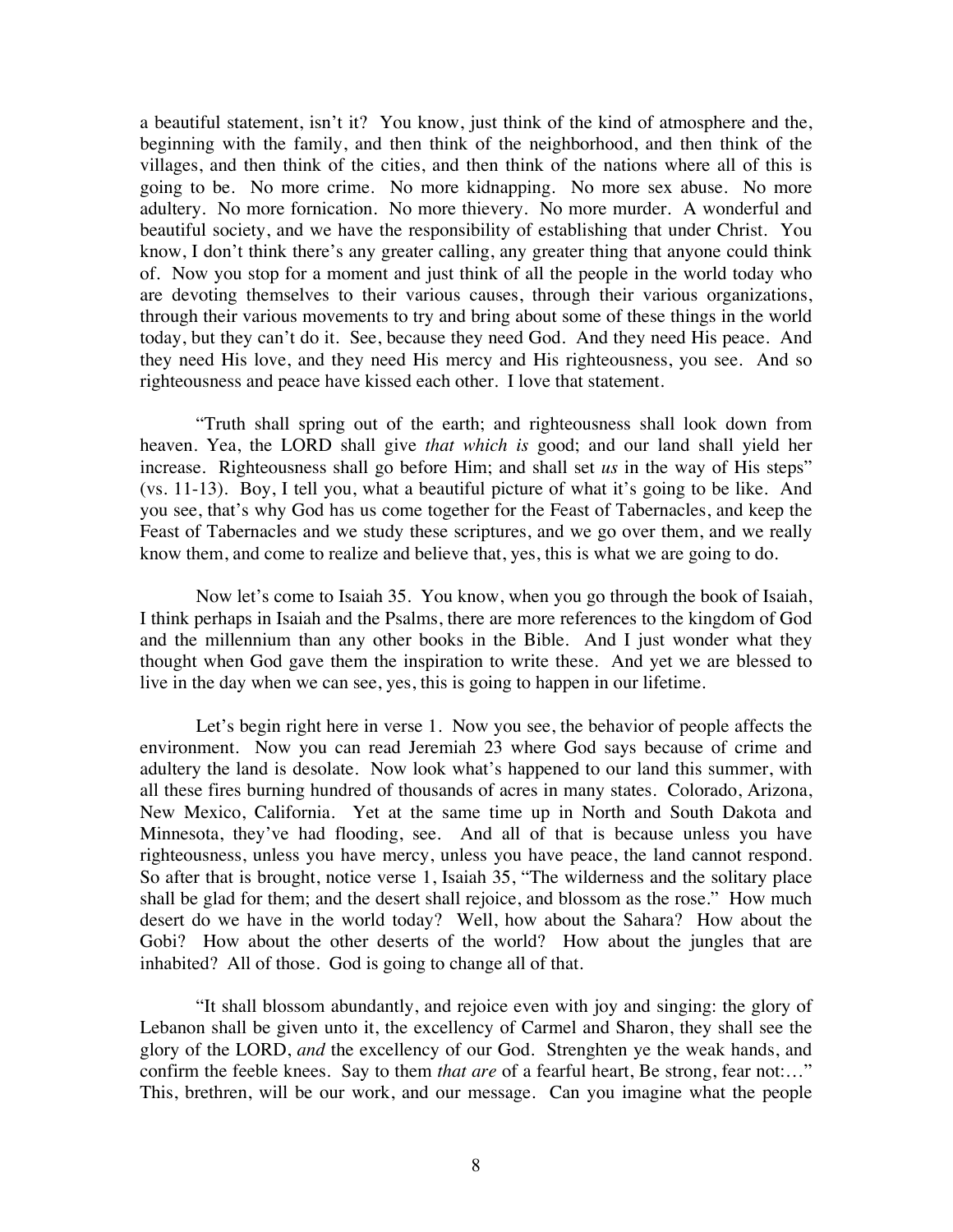surviving through the great tribulation are going to be like? You talk about shellshocked, you talk about emotions upside down, you talk about people in fear and trembling, and weak and feeble. It's going to be quite a thing. This is our job. There it is, laid out right there. "…Be strong, fear not: behold, your God will come *with* vengeance, *even* God *with* a recompence; He will come and save you" (vs. 2-4). And Christ is going to save the world.

"Then the eyes of the blind shall be opened,…" How many of the blind are going to be healed at that time? "…And the ears of the deaf shall be unstopped. Then shall the lame *man* leap as an hart, and the tongue of the dumb sing: for in the wilderness shall waters break out, and streams in the desert." Unheard of, but it's going to happen. "And the parched ground shall become a pool, and the thirst land springs of water: in the habitation of dragons, where each lay, *shall be* grass with reeds and rushes. And an highway shall be there, and a way, and it shall be called The way of holiness;..." And that's going to be the road that leads up to Jerusalem. And also, symbolically speaking, this is the way of the Lord to walk in. See today, the way of the Lord is narrow, and difficult, living in this world. When Christ comes, and the millennium is in full work and effect, it's going to be the way of holiness, a highway. Meaning that the majority of all people are going to walk in it. And, "…the unclean shall not pass over it [no, that won't be]; but it *shall be* for those: the wayfaring men, though fools, shall not err *therein*. No lion shall be there, nor *any* ravenous beast shall go up thereon, it shall not be found there; but the redeemed shall walk *there*: And the ransomed of the LORD shall return, and come to Zion with songs and everlasting joy upon their heads: they shall obtain joy and gladness, and sorrow and sighing shall flee away" (vs. 5-10). Now just like it says there in the book of Revelation that we read, God is going to wipe away all tears. And no more pain and no more sorrow. And then is going to come the time, no more death. So you see, this is the good news of the kingdom of God. This is the gospel of Jesus Christ, and He's going to bring it to pass, and He's going to make it happen.

Here, since we're right here, let's just come back to Isaiah 33:20. "Look upon Zion, the city of our solemnities: thine eyes shall see Jerusalem a quiet habitation, a tabernacle *that* shall not be taken down; not one of the stakes thereof shall ever be removed, neither shall any of the cords thereof be broken. But there the glorious LORD *will be* unto us a place of broad rivers *and* streams;…" (Isa.33:20-21). Now what did Jesus say during the Feast of Tabernacles back in John 7?

Hold your place here, and let's go back to John 7. Let's read it. On the very last day of the Feast of Tabernacles they had the ceremony of the pouring of water around the altar. And so Jesus then, gave a message concerning that. Now let's find it here, John 7:37. "In the last day, that great *day* of the feast,…" Now this is just as the seventh day is ending and the eighth day is beginning. "…Jesus stood and cried, saying, If any man thirst, let him come unto Me, and drink. He that believeth on Me, as the scripture hath said, out of his belly shall flow rivers of living water. (But this spake He of the Spirit, which they that believe on Him should receive: for the Holy [Spirit] Ghost was not yet *given*; because that Jesus was not yet glorified.)" (John 7:37-39).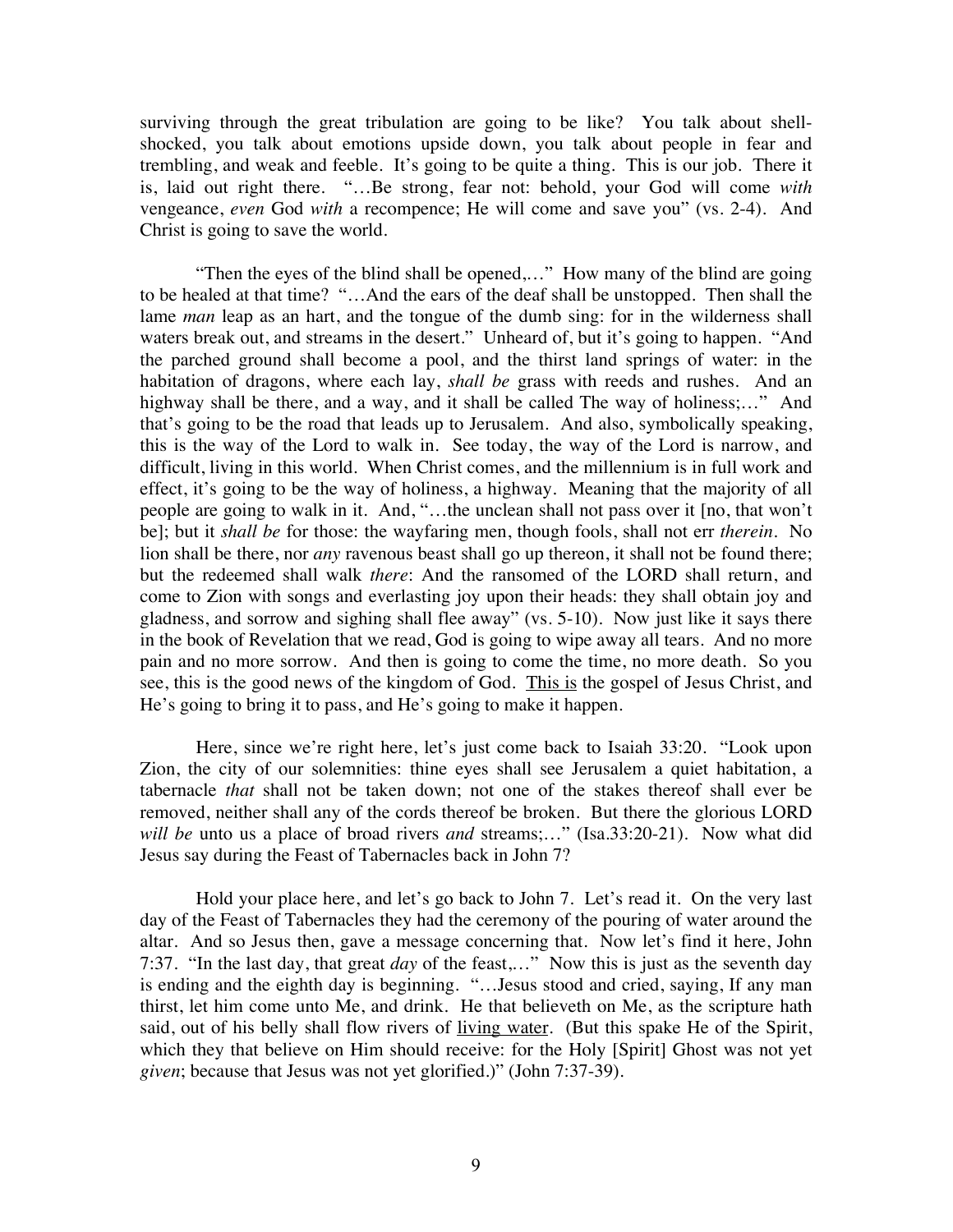Well, notice it back here. It's going to be something because the glorious Lord is going to make it back here, Isaiah 33:21 now. "…Broad rivers *and* streams; wherein shall go no galley with oars, neither shall gallant ship pass thereby. For the LORD *is* our judge, the LORD *is* our lawgiver, the LORD *is* our king; He will save us" (vs. 21-22). So that's really quite a thing, isn't it? So this is what we have to look forward to brethren.

The meaning of the Feast of Tabernacles has so many meanings, it's astonishing when we really put it all together. And we can go almost year, after year, after year and approach this from a different point of view each time. But you know, like on the first day, we had many request to do that again, concerning the tabernacle in the wilderness. And that is a marvelous thing and a great lesson for us too. Well, here we have the great fulfilling of this.

## (Turn Tape)

Now let's see what kind of world government that Isaiah prophesied that this would be. Let's come to Isaiah 2, and let's see how that the whole world is going to be brought under the government and the rule of Jesus Christ and the saints. So you think about that. We are going to replace all governments. We are going to replace the United Nations. We are going to replace all the banking systems of the world. We're going to replace everything. Now that's something. So you don't have to sit around and wonder, "Well, I wonder what I'm going to do in the millennium." You know this for sure, it's not like the Protestant and Catholic view of going to heaven, where you're going to be strumming a harp all the time. You're going to have a great work to do. You're going to have great authority to carry out. And God is going to give it to you.

Now let's pick it up here, Isaiah 2:2, "And it shall come to pass in the last days, *that* the mountain of the LORD'S house [that's the government of God] shall be established in the top of the mountains [that's over every other nation], and shall be exalted above the hills [now the hills are likened unto small countries]; [now notice] and all nations shall flow unto it." That's going to be something. "And many people shall go and say,…", because they're going to learn after all the wars and devastation's, they're going to say, "Ok, I give up. I'm going to go God's way." "…And say, Come ye, and let us go up to the mountain of the LORD, to the house of the God of Jacob; and He will teach us of His ways,…" That's why there are priests. That's why there are kings. And we will be teachers, and we will be leaders, and we will be rulers. "…And we will walk in His paths:…" Like we saw earlier, the broad highway is going to be the way of God then. "…For out of Zion shall go forth the law,…" Because He is lawgiver, because He is God, because He is King. "…And the word of the LORD from Jerusalem" (Isa. 2:2-3).

"And He shall judge among the nations,..." Now there isn't going to be anymore foolishness going on. Now those that don't do what they should be doing, "…and shall rebuke many people:…" Now they're going to have their work cut out for them to begin with. "...And they shall beat their swords into plowshares, and their spears into pruninghooks: nation shall not lift up sword against nation, neither shall they learn war any more" (vs. 4). Now can you imagine what this world is going to be like with this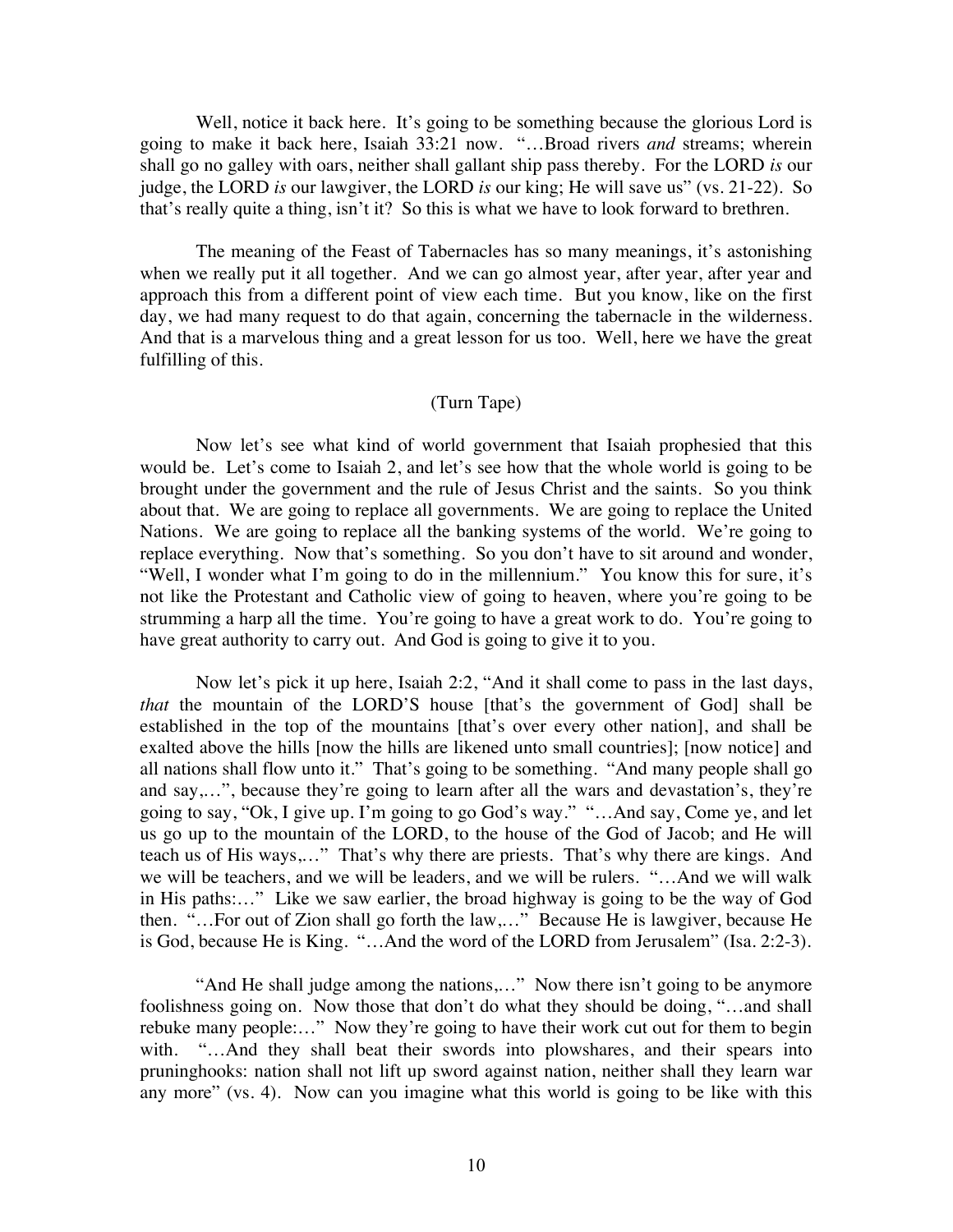peace, and no war. And it starts right out with teaching the new children born into the millennium. And they're going to be taught the right way. They're not going to have their minds messed up with all the things that we have today. Satan isn't going to be around to deceive them. Truth, and holiness, and love, and mercy. It's like it says…mercy and righteousness have kissed each other. What a fantastic picture that that is for the whole millennium. And we're going to be responsible to carry that out. Man, that's something.

"O house of Jacob, come ye, and let us walk in the light of the LORD." Not only is it going to be a broad way, there's going to be light, which is God's light in truth. And everyone's going to walk in the light. "Therefore Thou hast forsaken Thy people the house of Jacob, because they be replenished from the east,..." (vs. 5-6), and that's what started it all, and then it shows how that that goes into another prophecy leading up to the problems and difficulties that brought it about.

Now let's come to Jeremiah 31. But I tell you, it's really amazing when you get in, and you read and study and put together all of these scriptures, and all of the prophecies and what it's going to be like. And to stop and think, you see. Stop and think, who are we? Remember as we read when David had everything for the temple ready to be built, and he was going to give it to Solomon. And he had all the gold, and all the silver, and all the brass, and all the iron. And the people brought willingly. And David in his prayer he said, "Oh God, who are we, and what are Your people that we can do this?" Now you think about that for us. Who are we, and what are Your people, that You will bless us to give us this work to do?" Isn't that something? And He's done it by calling the weak, and calling the rejected. Isn't that something, to bring to nothing the things that are. Here Jeremiah 31, let's turn there. You just think about how fantastic that is going to be, brethren.

Jeremiah 31:1, "At the same time, saith the LORD, will I be the God of all the families of Israel, and they shall be My people. Thus saith the LORD, The people *which were* left of the sword found grace in the wilderness; *even* Israel, when I went to cause him to rest." And that's why it says of God's way, that His rest is glorious. "The LORD hath appeared of old unto me, *saying*, Yea, I have loved thee with an everlasting love...." Isn't that something, that in spite of everything that Israel has done, God still loves them. That's a good lesson for us too, brethren. Not that we go out and sin, not that we take advantage, but remember respond to God because He has an everlasting love for you. "…Therefore with lovingkindness have I drawn thee. Again I will build thee, and thou shalt be built, O virgin of Israel: thou shalt again be adorned with thy tabrets, and shalt go forth in the dances of them that make merry. Thou shalt yet plant vines upon the mountains of Samaria: the planters shall plant, and shall eat *them* as common things" (Jer.  $31:1-5$ ).

Now in the book of Amos, it shows that there's going to be such an abundance, such an absolute abundance that the reapers are going to have to hurry and get out of the way of the plowmen. And you talk about abundance of food, and great things going to be. Plus, it says there in Micah 4, that everyone is going to sit under his own fig tree, and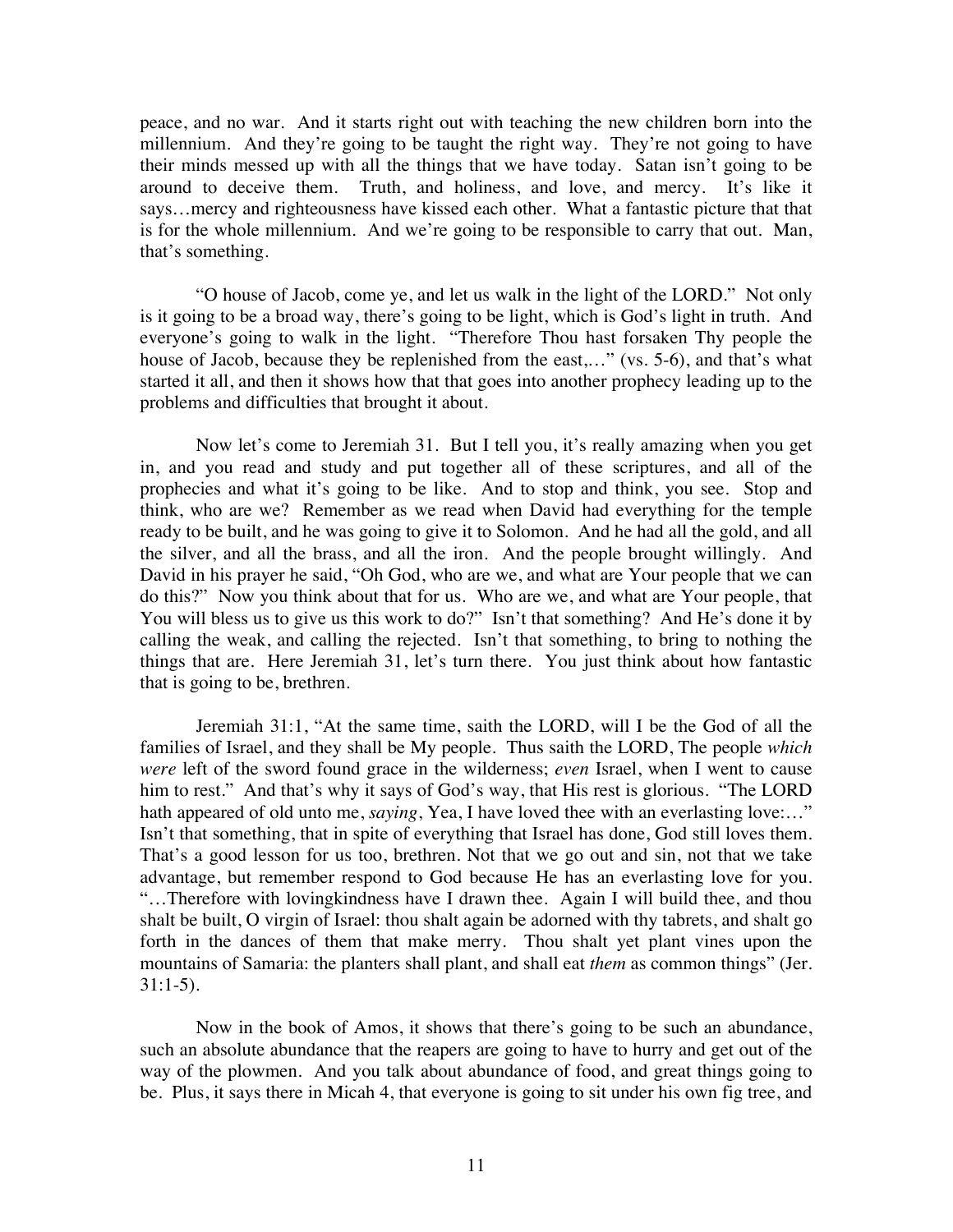his own vine. Meaning that God is going to give the inheritance to everyone of the people out there, and they're going to have their own places, and they are going to have their own land. And they're going to grow their own food, and grow their own cattle, and grow their own livestock, and whatever other animals that you want. And you talk about a fantastic time for children. We'll see that a little bit later on, because God has some absolutely marvelous plans that He is going to do in bringing this to the world.

"For there shall be a day, *that* the watchmen upon the mount Ephraim shall cry, Arise ye, and let us go up to Zion unto the LORD our God. For thus saith the LORD; Sing with gladness for Jacob, and shout among the chief of the nations: publish ye, praise ye, and say, O LORD, save Thy people, the remnant of Israel." And God is going to do that. "Behold, I will bring them from the north country, and gather them from the coasts of the earth, *and* with them the blind and the lame,…" As we saw, we are going to help heal them, and cause them to have good health, to see and to walk. "…The woman with child and her that travaileth with child together: a great company shall return thither. They shall come with weeping, and with supplications will I lead them:..." God is going to do it, and we're going to have that part with it. "…I will cause them to walk by the rivers of waters in a straight way,…" (vs. 6-9). This is meaning that the Holy Spirit is going to be poured out in unheard of manner. Almost beyond comprehension, but yet it says it is there.

Now let's come over here to verse 31, and God is going to give them the same covenant that He gives us. "Behold the days come, saith the LORD, that I will make a new covenant with the house of Israel, and with the house of Judah:…" Now you see, the covenant that we have is not this covenant. We have the New Covenant with Christ as the firstborn. Now when Christ returns and the saints with Him to rule and reign on the earth, then a new covenant is going to be made with the house of Israel and the house of Judah. That will be the millennial covenant.

"Not according to the covenant that I made with their fathers in the day *that* I took them by the hand to bring them out of the land of Egypt; which My covenant they brake, although I was an husband unto them, saith the LORD: but this *shall be* the covenant that I will make with the house of Israel; After those days, saith the LORD, I will put My law in their inward parts, and write it in their hearts; and will be their God, and they shall be My people" (vs. 32-33). Now that, brethren, is going to be a great and marvelous thing. I just, you know this Feast of Tabernacles for me has really meant an awful lot in understanding God's way even more. And the part that God has for us, you know, to rule and reign with Jesus Christ for a thousand years…let's come here to Isaiah 60 now…and to have this as a work to do, to teach the people, to show them. Now you see, that's why it's so important that we learn the love of God, and we love God with all our hearts and mind, and soul, and being, so we can teach them.

Isaiah 60:1, "Arise, shine, for thy light is come, and the glory of the LORD is risen upon thee. For, behold, the darkness shall cover the earth,…" But He is going to take that away, you see. "…And gross darkness the people: but the LORD shall arise upon thee, and His glory shall be seen upon thee. And the Gentiles shall come to thy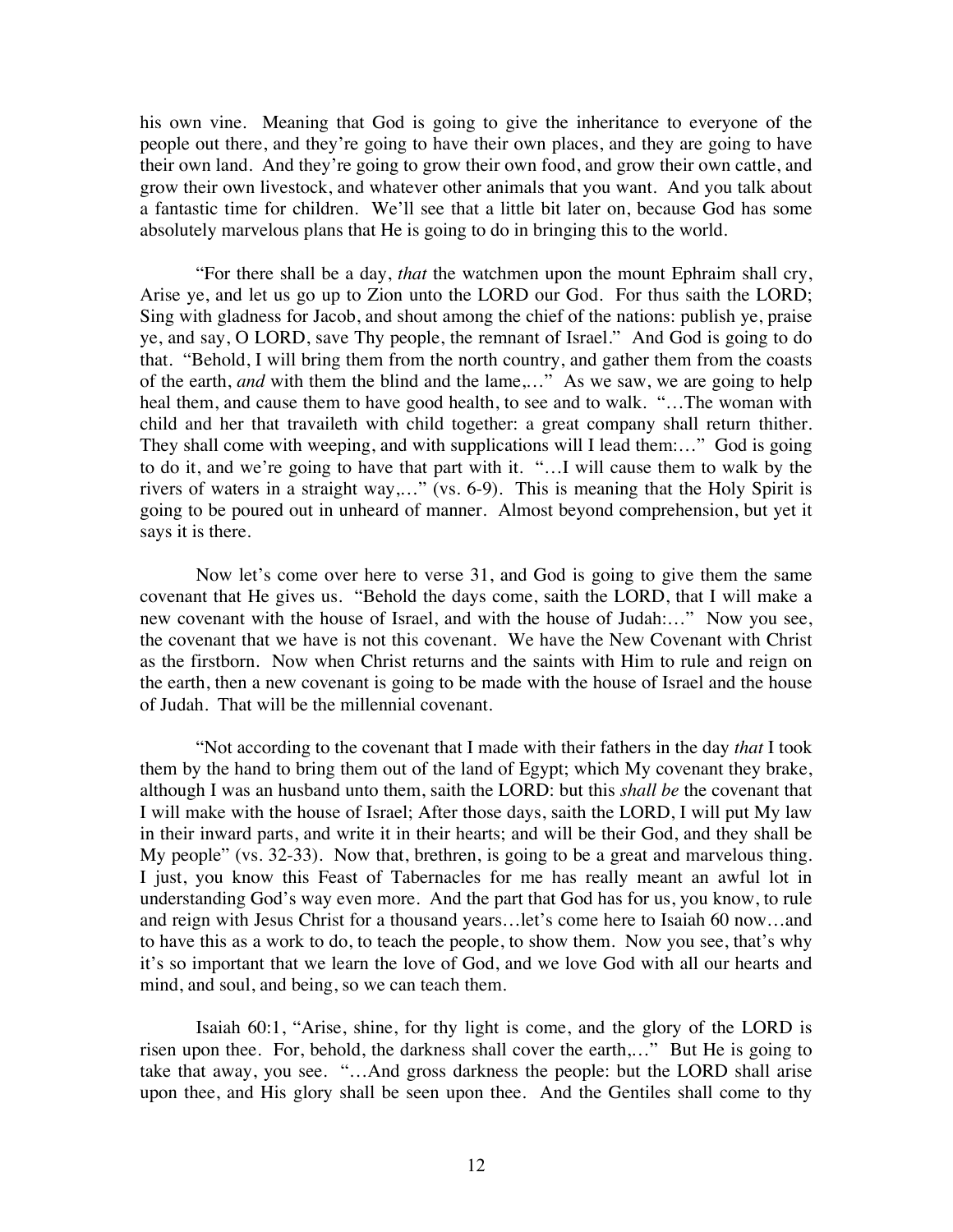light, and kings to the brightness of thy rising. Lift up thine eyes round about, and see: all they gather themselves together, they come to thee: thy sons shall come from far, and thy daughters shall be nursed at *thy* side. Then thou shalt see, and flow together, and thine heart shall fear, and be enlarged; because the abundance of the sea shall be converted unto thee, the forces of the Gentiles shall come unto thee" (Isa. 60:1-5). And then God is just going to bless the world with so many fantastic things. Not like we have it today.

Let's come over here to verse 16. Here's what it's going to lead to. Now this also is talking about us. Now you see, God is not only going to bless us with this work, He's going to bless us with the inheritance because we're joint heirs with Christ, and He's going to bless us with substance, as it says right here, verse 16. "Thou shalt also suck the milk of the Gentiles, and shalt suck the breast of kings:..." That means, the great wealth that's going to be. You talk about wealth that is generated. And it's going to be real wealth. Not wealth that we have today, which is on paper and deceitfully accounted for. But real wealth is going to be gold, and silver, and precious stones. And if there be a paper currency, then it's going to be backed by real substance. Not IOU's. "…And thou shalt know that I the LORD *am* thy Saviour and thy Redeemer, the might One of Jacob."

Here's what's going to happen. "For brass I will bring gold, and for iron I will bring silver, and for wood brass, and for stones iron: I will also make thy officers peace, and thine exactors righteousness." And that's us. "Violence shall no more be heard in thy land, wasting nor destruction within thy borders; but thou shalt call thy walls Salvation, and thy gates Praise" (vs. 17-18). Now you talk about an absolute wonderful administration. I don't know what we're going to call this, you know. We talk about the Bush Administration, the Clinton Administration. This is going to be the administration of Christ, because the government's going to be on His shoulders, but what shall we call it? The administration of the blessings and abundance of all goodness from God? I guess so. Have to be.

Now verse 21, "Thy people also *shall be* all righteous: they shall inherit the land for ever, the branch of My planting, the work of My hands, that I may be glorified. A little one shall become a thousand,…" Now you talk about children. You talk about large families. I tell you what, there's going to have to be a change in childbirth. And I'm sure it's not going to be the painful thing that women experience today. You know, the curse of Eve is going to be lifted off of all women, see. And so I don't know how often they're going to have children, but this kind of sounds like [*pitter-patter noise*] you know, a little one shall become a thousand. "…And a small one a strong nation: I the LORD will hasten it in his time" (vs. 21-22). I tell you, you know, what a thing this is going to be. You see, because for the eternal kingdom of God, as pictured by the Last Great Day, God is going to have literally billions and billions and billions in His family, and in His kingdom. It's going to be something. Look, there's the whole universe out there that God is going to do something with as He completes His plan. And we're going to be a part of it, and these people will be a part of it. You know, it makes you wonder when you hear all of these things, you wonder, "How could Adam and Eve have done it in the first place?" You see.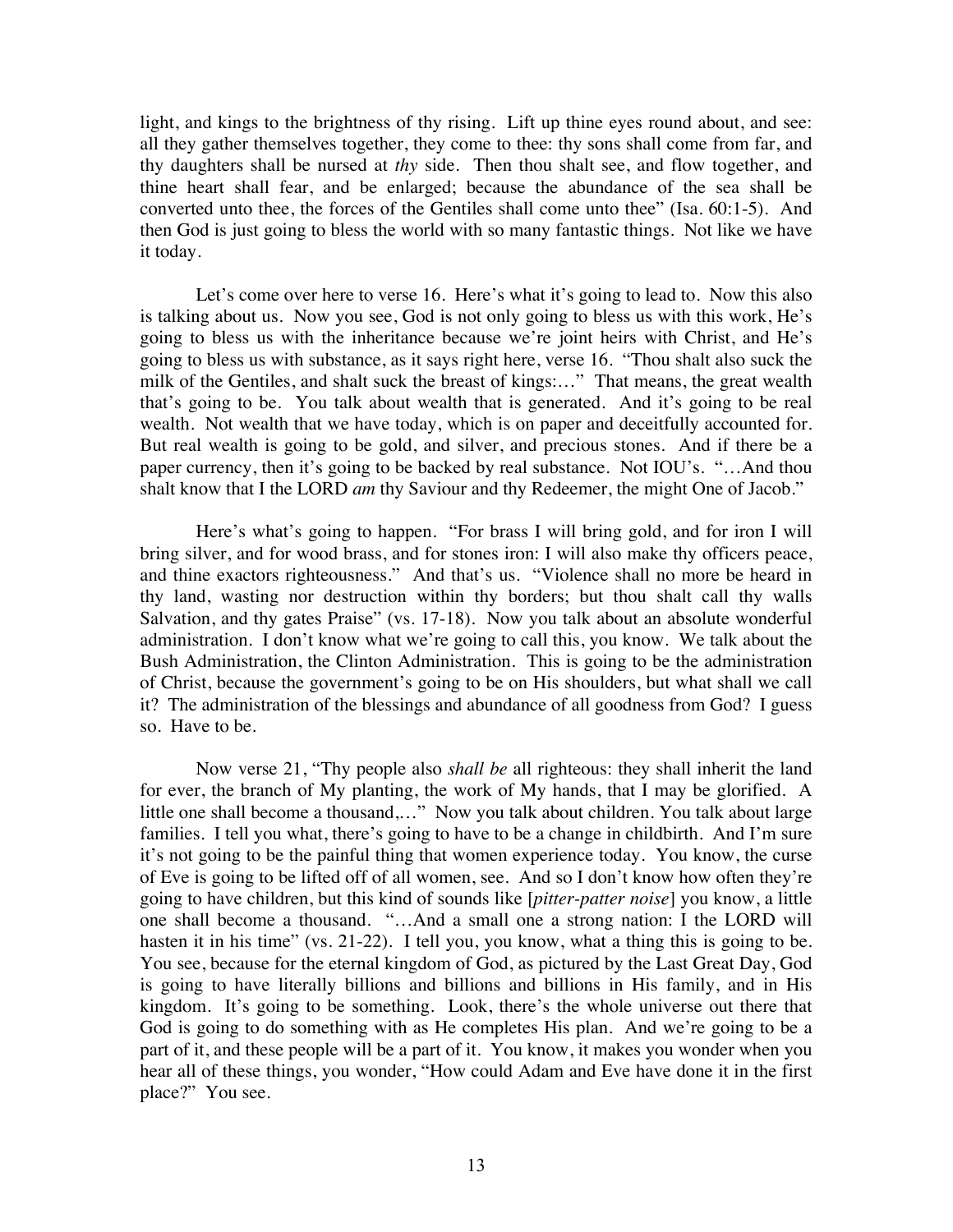Now let's come down here to Isaiah 61:4. Now the people are going to have a lot of work to do, and they're going to rejoice in their work. "And they shall build the old wastes, they shall raise up the former desolations,..." Now, remember what happened with 9-11. Remember how those buildings were destroyed and collapsed? That's what the cities are going to be like. How long have they been working, cleaning up just those two buildings? Now think what it's going to be like to clean up all the cities of the world, because remember in Revelation 16 in that last great earthquake, it says the cities of the nations fell. And that means just like those twin towers when they collapsed. Look at the work that they've been doing there. And so they're going to do it. "...And they shall repair the waste cities, the desolations of many generations." It's all going to be new.

"And strangers shall stand and feed your flocks, and the sons of the alien *shall be* your plowmen and your vinedressers. But ye shall be named the Priests of the LORD:…", and that's us. Here's the prophecy of us, just like we read back in Revelation 20, "And they shall be priests and kings, and shall reign with Christ a thousand years." Well, here it is. "...*Men* shall call you the Ministers of our God: ye shall eat the riches of the Gentiles, and in their glory shall ye boast yourselves" (vs. 5-6). Now you see, there will be tithing in the millennium, much to the chagrin of some people who like to hold on to their money today. And to whom shall they give it? To the kings and the priests. And it will be just like it was under the levitical system. The Levites received the tithes, and they tithed to the high priesthood. So likewise it will be the same thing. The people will tithe to us, and we will tithe to Christ. And all of this money is going to be used going back to help the people, to teach them. It's going to be quite a thing, isn't it? Yes, indeed.

Now notice, "For your shame *ye shall have* double; and *for* confusion they shall rejoice in their portion:…" Going to turn everything to goodness and righteousness. "…Therefore in their land they shall possess the double: everlasting joy shall be unto them. For I the LORD love judgment, I hate robbery for burnt offering; and I will direct their work in truth,…" Everything that is going to be done, is going to be done according to the truth of God, whether it is how you live, or how you work, or how you build, or what you build. No more weapons, no more learning war. And I think the toy industry is going to be just about sayonara, because the children are going to have animals to play with, far better than toys. "...And I will make an everlasting covenant with them" (vs. 7-8).

"And their seed shall be known among the Gentiles, and their offspring among the people: all that see them shall acknowledge them, that they *are* the seed *which* the LORD hath blessed. I will greatly rejoice in the LORD,..." Not only Isaiah saying this, but this is for all of those of us, we are going to be rejoicing in the Lord, the people will rejoice in the Lord. Can you imagine what Sabbath services are going to be like? We won't have to worry about driving. "Where are you going to drive for Sabbath service?" Won't have to worry, there's going to be a local church right on the corner, which will also be the school. And it's going to be quite a thing, isn't it? Yes. They're going to rejoice. "…For He hath clothed me with the garments of salvation,…" Now that's talking about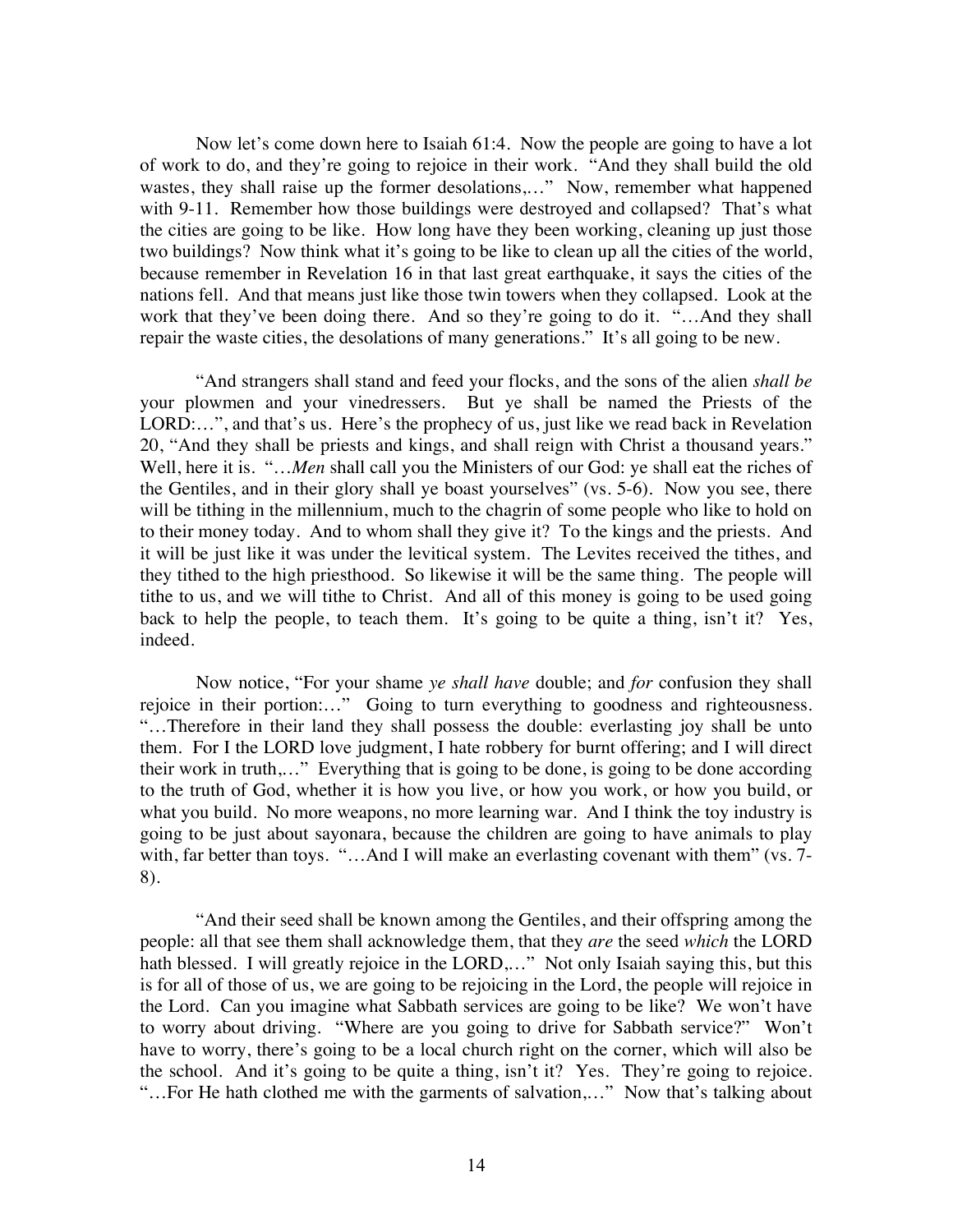us. "…He hath covered me with the robe of righteousness, as a bridegroom decketh *himself* with ornaments, and as a bride adorneth *herself* with her jewels." It's going to be beauty, and splendor, and riches, and glory, and honor, that the world has never known. It's going to make Solomon's kingdom look like sandbox. Now that's going to be amazing, isn't it? "For as the earth bringeth forth her bud, and as the garden causeth the things that are sown in it to spring forth; so the Lord GOD will cause righteousness and praise to spring forth before all the nations" (vs. 9-11). That's the peace that Christ is going to bring. That's the solution to the problems of the world today.

Now let's look at Isaiah 11. Let's see how this is going to be. I love this part here. And I have often wondered how this is going to be. Well, there's going to have to be some changes in the nature of animals, see. Now let's pick it up here beginning in verse 1. This shows how Christ is going to rule the world. And this is how we're going to do it. With love, and wisdom, and understanding, but with strength, and power. Let's read it, Isaiah 11:1, "And there shall come forth a rod out of the stem of Jesse, and a Branch shall grow out of his roots: and the spirit of the LORD shall rest upon him,..." Now here's what it's going to be. Now you could probably say, if you look at every government, it's the government of corruption, the government of graft, the government of regulation, the government of stupidity and nonsense, and whatever else you want to say. Christ's government is not going to be that. "…The spirit of wisdom and understanding,..." So if there's a problem that needs to be solved, it'll be solved properly. If there's a project that needs to be done, it will be done correctly. "…The spirit of counsel and might,..." So that people are going to know why they are here, why they are born, what are they doing, what is God's plan, how is it going to be carried out, how do I receive salvation? "...The spirit of knowledge and of the fear of the LORD;..." (Isa. 11:1-2). You talk about knowledge. You talk about understanding. Isn't it going to be something when Christ gives the format for the textbooks for the schools in the millennium. I can guarantee you one thing, there isn't going to be that little old nasty word: "evolution", as they say in Britain. It's going to be: "the Lord has made".

"And shall make him of quick understanding in the fear of the LORD: and he shall not judge after the sight of his eyes, neither reprove after the hearing of his ears:…" He's going to get all the facts. "…But with righteousness shall he judge the poor, and reprove with equity for the meek of the earth: and he shall smite the earth with the rod of his mouth [that is, if anybody rebels and goes against him], and with the breath of his lips shall he slay the wicked." The wicked are not going to be around. It's going to be a time when he will either repent or it's over with. "And righteousness shall be the girdle of his loins, and faithfulness the girdle of his reins" (vs. 3-5).

Now notice how the whole ecology and animal kingdom is going to be changed. "The wolf also shall dwell with the lamb,…" Can you imagine that? The eater is lying with the one that he used to eat. "...And the leopard shall lie down with the kid;..." Well, today the leopard gets it and takes it up in the tree and eats it. "…And the calf and the young lion and the fatling together; and a little child shall lead them" (vs. 6). Isn't that wonderful? Every child is going to have it's own pet. Along with that comes responsibility too. They are going to learn to take care of the animals. They are going to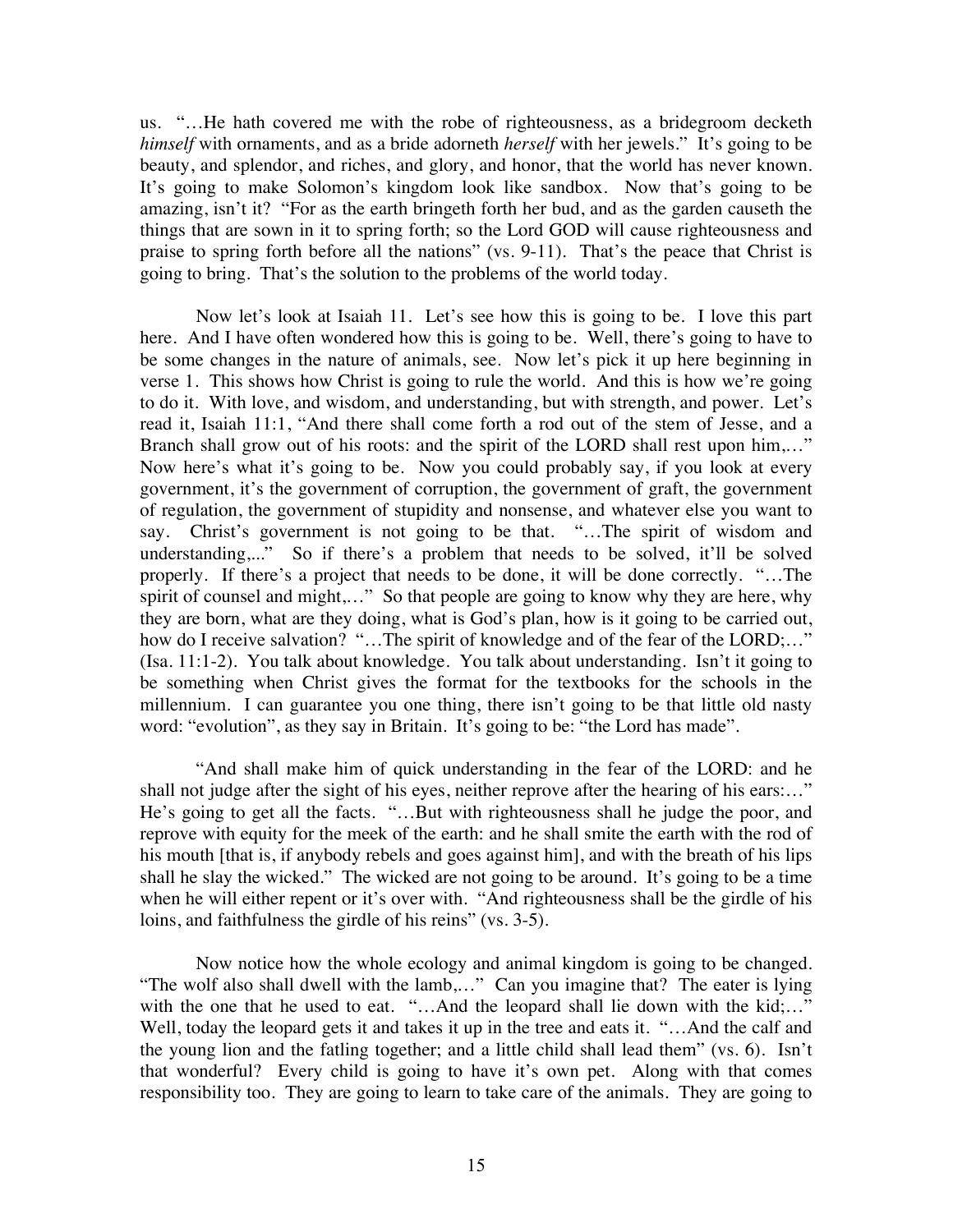learn that if they don't do it right the animal's going to react back to them. They're going to have to clean up the do-do. They're going to have to keep everything organized. But they're going to have a lot of fun doing it too, aren't they?

"And the cow and the bear shall feed [together];…" Now bears eat a little more grass than I figured I've seen in the past. I've seen here just recently some documentaries where it shows that bears are out there eating grass. They eat quite a bit of it. I was really quite surprised. But here at this time they're going to probably be exclusively grass eaters. "…Their young ones shall lie down together: and the lion shall eat straw like the ox." In other words, that's what it's going to eat. No more killing and eating as it is now. And this is the one, the next verse, that always just amazes me. "And the sucking child shall play on the hole of the asp [one of the most venomous snakes in the world], and the weaned child shall put his hand on the cockatrice' den" (vs. 8). And just to read it makes me shiver, because I don't like snakes. It sure is for me, where it says there were…Christ said in Genesis 3 to Eve, that "I'll put enmity between the seed of the serpent and your seed." And boy that's sure true.

Now notice verse 9. Now think about this. "They shall not hurt nor destroy in all My holy mountain:…" Think of it. No more police force as we know it. No more crimes. No more robbery. No more beat-em-up abuse. And I tell you, whenever you watch some of these documentaries on solving crimes, it's just heart breaking how many women and girls are killed, and abused. No more. No more. Here's why. "…For the earth shall be full of the knowledge of the LORD, as the waters cover the sea." That is something, brethren, that is even difficult for us to understand. You see, because the knowledge of the Lord that we have is contained in this one book. And I'm sure that the knowledge of the Lord at that time is going to far exceed this, because then it's going to be all over the earth. "And in that day there shall be a root of Jesse, which shall stand for an ensign of the people; to it shall the Gentiles seek: and his rest shall be glorious" (vs. 9- 10). And that's what we've been called to do. That's what God is holding out for us.

Let's look at a few Psalms, and see what it's going to be like. Let's come to Psalm 97 because this is the way it's going to be. And it's going to be in happiness, it's going to be in joy, it's going to be with glory, with honor, with righteousness, with truth, with mercy, with righteousness as it says, "mercy and righteousness kiss each other". I tell you that is one sweet saying, if we could put it that way.

Here, let's come to Psalm 97 now. And I love these Psalms. "The LORD reigneth;…" Now if you've ever seen the coronation of a king, they announce: "Long live the king", or "Long live the queen". "Queen so and so reigns, or King so and so reigns." Now here it is, the LORD the King reigns. "…Let the earth rejoice; let the multitude of isles be glad *thereof*." (Psa. 97:1). Boy, I tell you, it's going to be something.

Let's come down here to Psalm 99:1. "The LORD reigneth; let the people tremble: He sitteth *between* the cherubims; let the earth be moved. The LORD *is* great in Zion; and He *is* [high] above all the people. Let them praise Thy great and terrible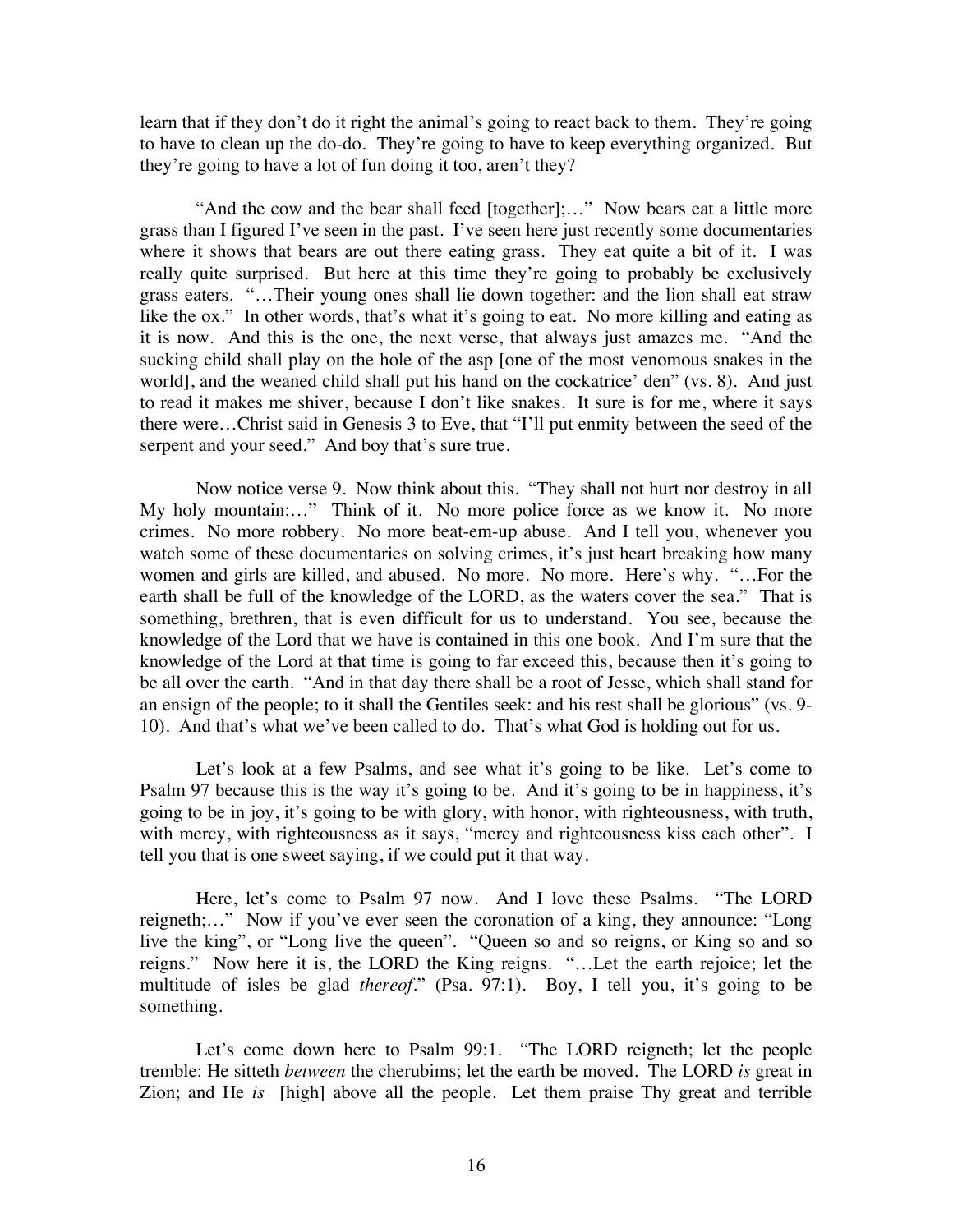name; *for* it *is* holy. The king's strength also loveth judgment; Thou dost establish equity, Thou executest judgment and righteousness in Jacob. Exalt ye the LORD our God, and worship at His footstool; *for* He *is* holy" (Psa. 99:1-5).

Then it also talks about a time, we know this is the resurrection. "Moses and Aaron among his priests,…" I wonder what Moses is going to do. I wonder what Aaron is going to do. You know, that's an amazing thing. Well, if you want to know what it is, you have to be in the kingdom to find out, because God doesn't tell us. And there is no more minister going around declaring what it's going to be, for those of you who remember them. "…Them that call upon His name; they called upon the LORD, and He answered them" (vs. 6). There's another place that says that, "Before you ask, I will answer." Isn't that something? Prayer is going to be so immediate that when the people think of it, it's going to be. Now that has to mean that they have right thoughts, doesn't it? Absolutely. But that's something.

Now, let's come here to Psalm 145. And here is a summary of what it's going to be like all through the millennium. Let's begin right here in verse 1. "I will extol Thee, my God, O king; and I will bless Thy name for ever and ever. Every day will I bless Thee, and I will praise Thy name for ever and ever." There isn't going to be any worry about, you know, "Do I pray today? Where is God?" All those things are gone. "Great *is* the LORD, and greatly to be praised; and His greatness *is* unsearchable. One generation shall praise Thy works to another, and shall declare Thy mighty acts. I will speak of the glorious honour of Thy majesty, and of Thy wondrous works." And the whole earth is going to know. And every human being is going to know. "And *men* shall speak of the might of Thy terrible acts: and I will declare Thy greatness. They shall abundantly utter the memory of Thy great goodness, and shall sing of Thy righteousness" (Psa. 145:1-7).

Now I want you to think about a society built upon this, verse 8. "The LORD *is* gracious, and full of compassion; slow to anger, and of great mercy. The LORD *is* good to all: and His tender mercies *are* over all His works." Now can you not imagine that during the millennium, that is going to be the greatest work of God? It surely is going to be. "All Thy works shall praise Thee, O LORD; and Thy saints shall bless Thee. They shall speak of the glory of Thy kingdom, and talk of Thy power; to make known to the sons of men His mighty acts, and the glorious majesty of His kingdom. Thy kingdom *is* an everlasting kingdom, and Thy dominion *endureth* throughout all generations." And yes, even into all eternity, so it's going to be. "The LORD upholdeth all that fall, and raiseth up all *those that be* bowed down. The eyes of all wait upon Thee; and Thou givest them their meat in due season. Thou openest Thine hand, and satisfiest the desire of every living thing." That is going to be wonderful, brethren. "The LORD *is* righteous in all His ways, and holy in all His works" (vs. 8-17).

Now here is how God is going to be known. "The LORD *is* nigh unto all them that call upon Him, to all that call upon Him in truth. He will fulfill the desire of them that fear Him:.." The desire. See there's going to be right desire. That's going to replace lust. Love is going to replace selfishness. Righteousness is going to replace lawlessness.